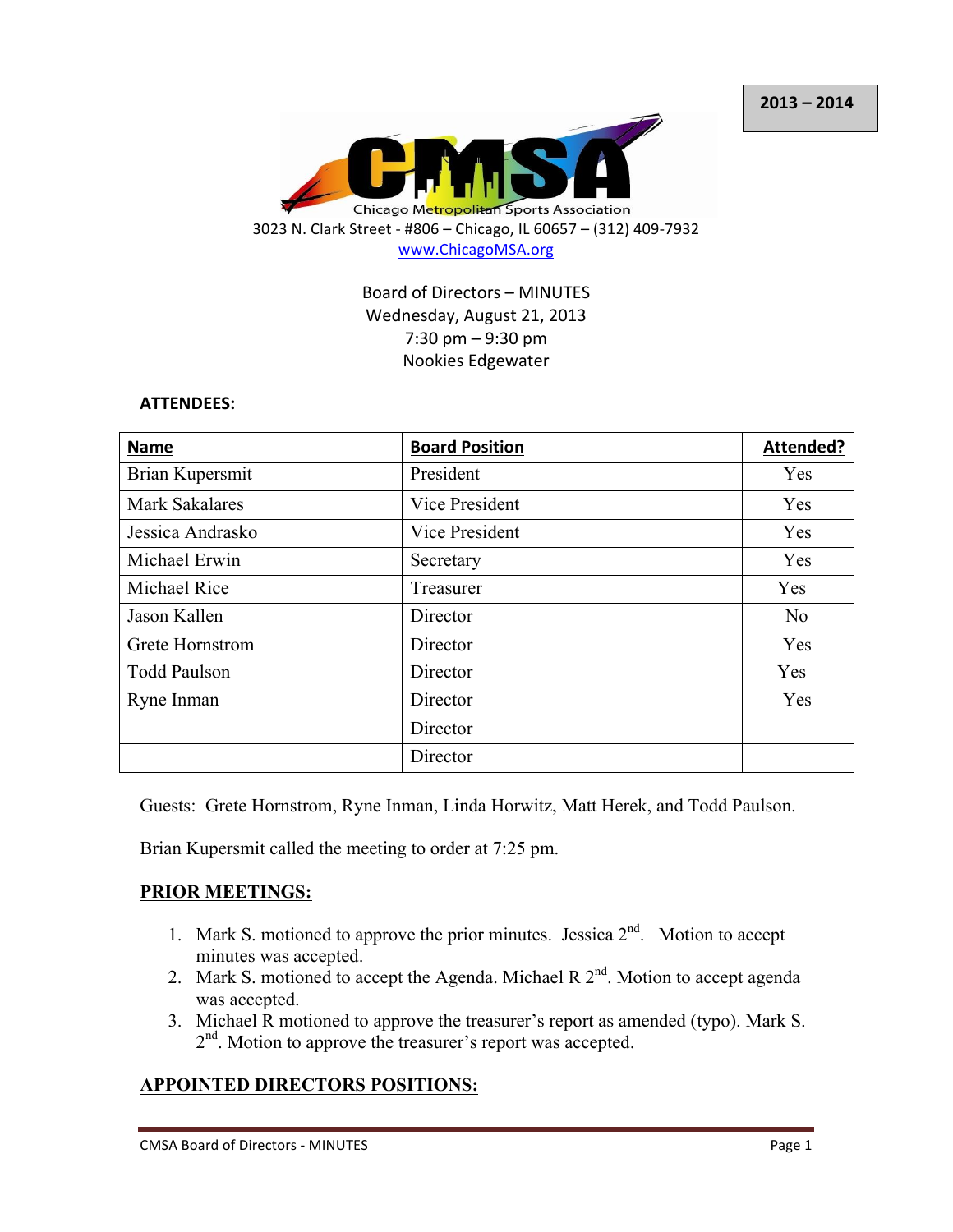- 1. Brian explained the make-up on the board and what each person's role is/would be. Five members are elected (two-year terms), six are appointed as directors (one-year term).
- 2. Jason Kallen was appointed by the board on August 21, 2013. Five spots remain.
- 3. The Executive Board interviewed, discussed, and appointed Ryne Inman, Todd Paulson, and Grete Hornstrom to the Director positions.

# **STANDARD BUSINESS:**

- 1. Review 2013 Budget  $$ 
	- a. Our income is up year over year
	- b. Registration for the organization as a whole is up year over year
		- i. CMSA is also already up for the 2013-2014 memberships
	- c. Current budget
		- i. We will see a difference in the admin fees for 2013-2014
			- 1. The new website saves us money on the admin fees where we have lost money in the past
		- ii. This fiscal year is pretty much wrapped up (waiting for a few misc things to come in)
	- d. 2014 budget needs to be voted on by September 1st
		- i. Michael Rice is taking the board through the 2014 budget
		- ii. Jessica motioned to pass the budget. Grete 2nd. 2014 Budget passed.
- 2. 35<sup>th</sup> Anniversary Party Update (Matt Herek/Michael Rice)
	- a. Combined party (men/women) on November 9
	- b. Game Night theme (Bingo, flippy-cup, etc.)
	- c. Approximately 700 people
	- d. Looking at multiple venues and will pick one soon (action item)
- 3. Legal and Insurance Update
	- a. Mark is updating the board on both legal and insurance matters.
	- b. CMSA waiver is very secure per attorney and insurance company
	- c. New sport bowling is now fully insured
- 4. Gay Games Update
	- a. Gay games is looking to connect with CMSA members
	- b. Email to membership offering a discount to members looking to attend the event (action item)
- 5. Update on commissioner's handbook
	- a. Mark is taking over responsibility for finishing it
	- b. Brian is sending the handbook to the board
		- i. Board has two weeks to provide comments to Mark
- 6. Charity plan
	- a. We did a couple of charity events last year
		- i. Toy drives, school supplies, etc.
		- ii. Marcus Han is going to be involved and lead our effort
- 7. Website update
	- a. Launched August  $1<sup>st</sup>$  www.chicagomsa.org will be league apps on Sept 1.